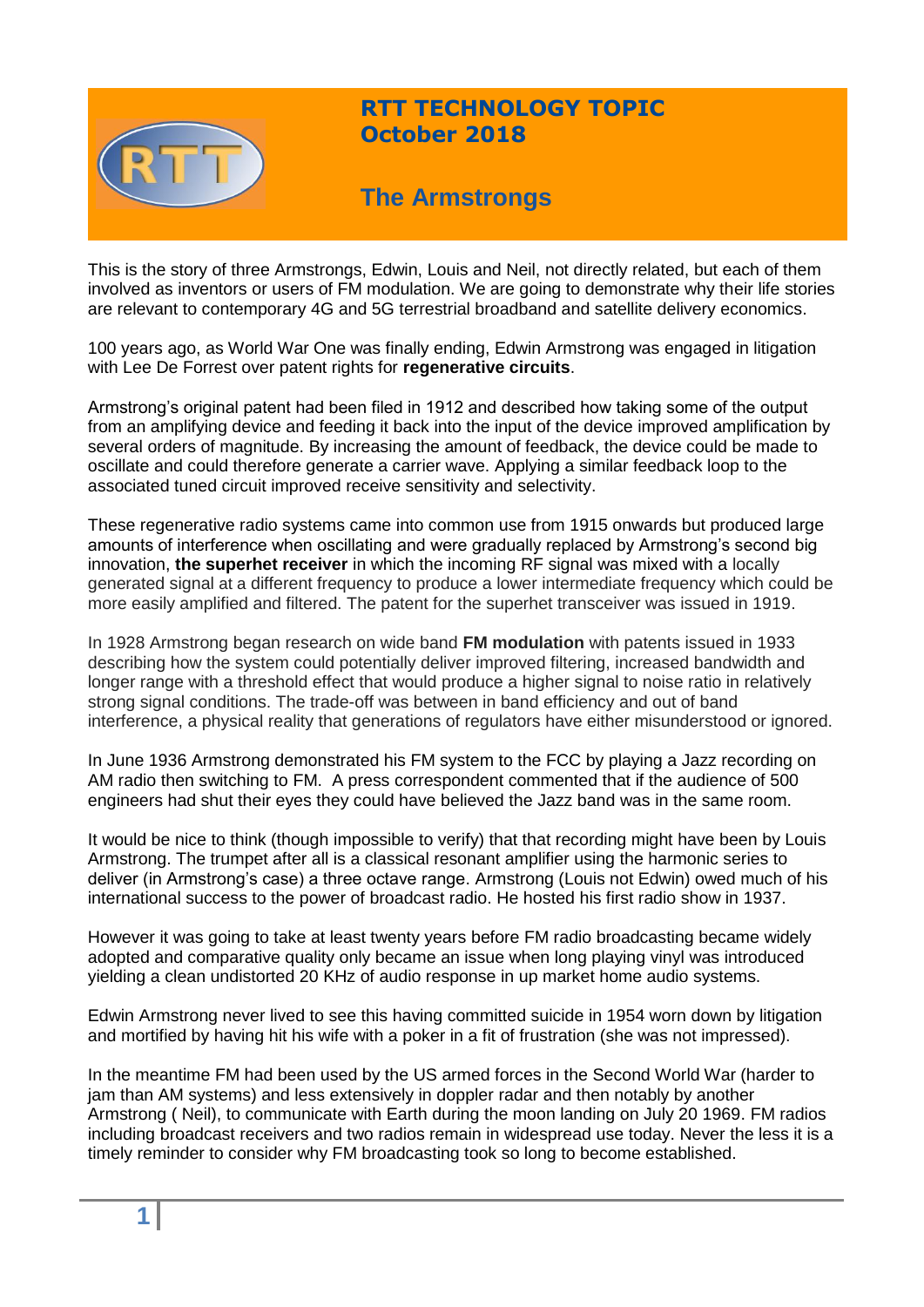The adoption barriers can be summarised as a wide established base of AM home receivers combined with improvements in AM broadcast technology and available bandwidth. In 1937 for example, introduction of the APEX 'high fidelity' band in the US with 75 broadcasting frequencies from 41.02 to 43.98 MHz with 40 KHz rather than 10 KHz channel separation allowed a frequency response from 20Hz to 17 KHz.

This was significantly better than the 10 inch 78 rpm shellac records available at the time, the best of which were Parlophone 'full frequency' FF pressings limited to an upper range of 10 KHz. The consumer experience FM quality gain was therefore potentially useful but not compelling.

In terms of broadcast range gain, Armstrong (Edwin not Louis) demonstrated that a 40 kilowatt FM broadcast at 42.8 MHz would go at least as far (160 kilometres) as a 50 kilowatt AM station but the sunk cost in existing AM stations suppressed investment sentiment. Issues over patent rights would not have helped either.

The Second World War then intervened but in the late 1940's FM radio suffered another setback when the FCC decreed that FM would introduce potential interference into the 40 MHz AM bands and that FM should be deployed into 100 hundred channels between 88 and 108 MHz (where many FM stations are still broadcasting). This decision implied a significant increase in market entry costs for prospective FM radio stations coupled to the additional technical complexity and cost of producing receivers capable of working at higher frequencies.

Following his death, Edwin's wife Marion settled the litigation with RCA with RCA paying 'approximately \$1 million dollars' for the patent rights to FM but it was to take another ten years before FM became ubiquitous in the US helped by the introduction of stereo broadcasting.

The moral of the tale is that it is hard for a lone inventor particularly an inventor with a stubborn streak to consistently win litigation battles. The royalty income required to fight on going court cases can often take years to accrue due to regulatory barriers, the motivation to protect vested interest in the AM broadcasting industry and sunk investment by broadcasters in transmitter hardware and home owners in broadcast receivers. Additionally while a few people are prepared to pay a premium for an enhanced user experience, the majority just expect better at the same or lower price.

Translating this into the last thirty years of cellular radio, we can observe similar market and commercial dynamics, adoption enablers and barriers and associated deployment and profitability time scales.

Some of the crucial early patent rights in digital radio, for example in digital codecs and channel coding and modulation were successfully parlayed into sustained commercial success.

Linkabit is probably one of the best examples with Irwin Jacobs and Andrew Viterbi from 1983 onwards executing a text book example of how to use clever maths to found a company, Qualcomm, now worth \$100 billion dollars making Marion's million seem tame by comparison.

#### <https://www.sandiegohistory.org/journal/v55-1/pdf/v55-1west.pdf>

Essentially the essence of success can be summarised as providing an improved user experience (more bandwidth, longer battery life, more services) with products (smart phones rather than mahogany radio receivers) that consumers are proud to own at a price they can afford.

If the enabling technologies can at least have been partially paid for by defence spending (Linkabit satellite modems for example) then that all adds to the equation though managing and influencing regulatory and competition policy is also critical to success.

All of which leads us to the ongoing conundrum of the satellite industry and 4G and 5G community.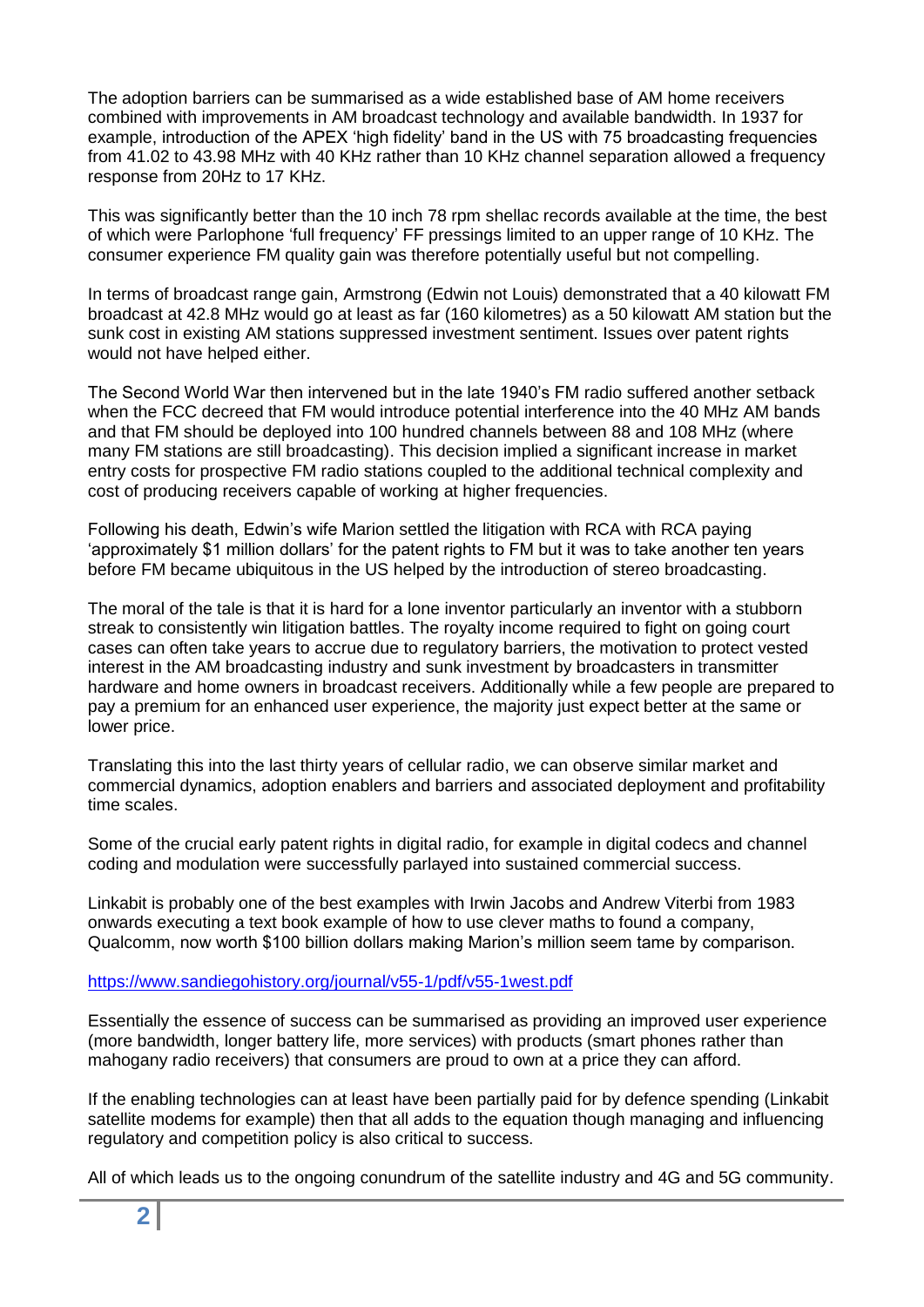Neil Armstrong and Buzz Aldrin produced the most compelling TV programme I have ever watched (the moon landing 50 years ago) with the recent film First Man providing a contemporary celebration of the achievement.

In 1973 the total cost of the Apollo programme was reported to Congress as \$25.4 billion.

Today this seems like small change in a world where the Fangs, Facebook, Amazon, Apple, Netflix and Alphabet, the owner of Google have either exceeded (Apple and Amazon) or are approaching individual market values of a trillion dollars. These valuations are based on relatively low earnings multiples. Apple is trading at 14 times earnings. At the height of the Dot Com boom in 1999, Cisco was trading at well over 100 times its earnings. Companies such as Amazon have highly successful cloud computing divisions with profits growing at over 1000 per cent per year so these are profit based rather than speculative valuations.

Over the next ten years, Ten cent and Ali Baba might make these numbers look conservative.

So the question is can individuals like Elon Musk, Jeff Bezos and Richard Branson and their Chinese and Indian and Latin American and African equivalents and the corporate global entities that they own produce a new space based connectivity business model that changes the world?

Or will it be space based defence spending (Space Force as the fourth fighting force?) that drives future technology innovation.

Commentators assert that technology is changing faster than ever before. There is no evidence to support this. It can however be stated unequivocally that technology progress is a cumulative process that delivers occasional memorable moments.

It was cumulative technology progress that made possible that one 'small step for man large step for mankind '(Armstrong, Neil, 1969).

It is cumulative technology progress that makes it possible to send spacecraft to the sun and men to Mars. Fly me to the Sun and let me play among the stars; Let me see what spring is like on Jupiter or Mars (Sinatra, Frank 1954 with apologies to Bart Howard).

Back on earth, cumulative technology progress has shaped the 'wonderful world' in which we live where for the moment at least the trees remain green and the skies remain blue (Armstrong, Louis, 1967).

Let's try to keep it that way.

## **CW Wireless Heritage Event at the Science Museum this Friday (October 5th)**

We are delighted that Matthew Stuttard from Airbus Defence and Advanced Space Systems will be giving a talk on the solar orbiter project at the CW Wireless Heritage event on Friday this week (October 5<sup>th</sup>) **Sixty Years of Satellites- [From Sputnik to Space X](https://www.cambridgewireless.co.uk/events/sixty-years-satellites-sputnik-space-x/)** 

A wait list is in operation for the event, but if you are interested please register and we will see what we can do to accommodate you. **<https://www.cambridgewireless.co.uk/events/sixty-years-satellites-sputnik-space-x/>**

## **Ends**

## **New Book - 5G and Satellite Spectrum, Standards and Scale**